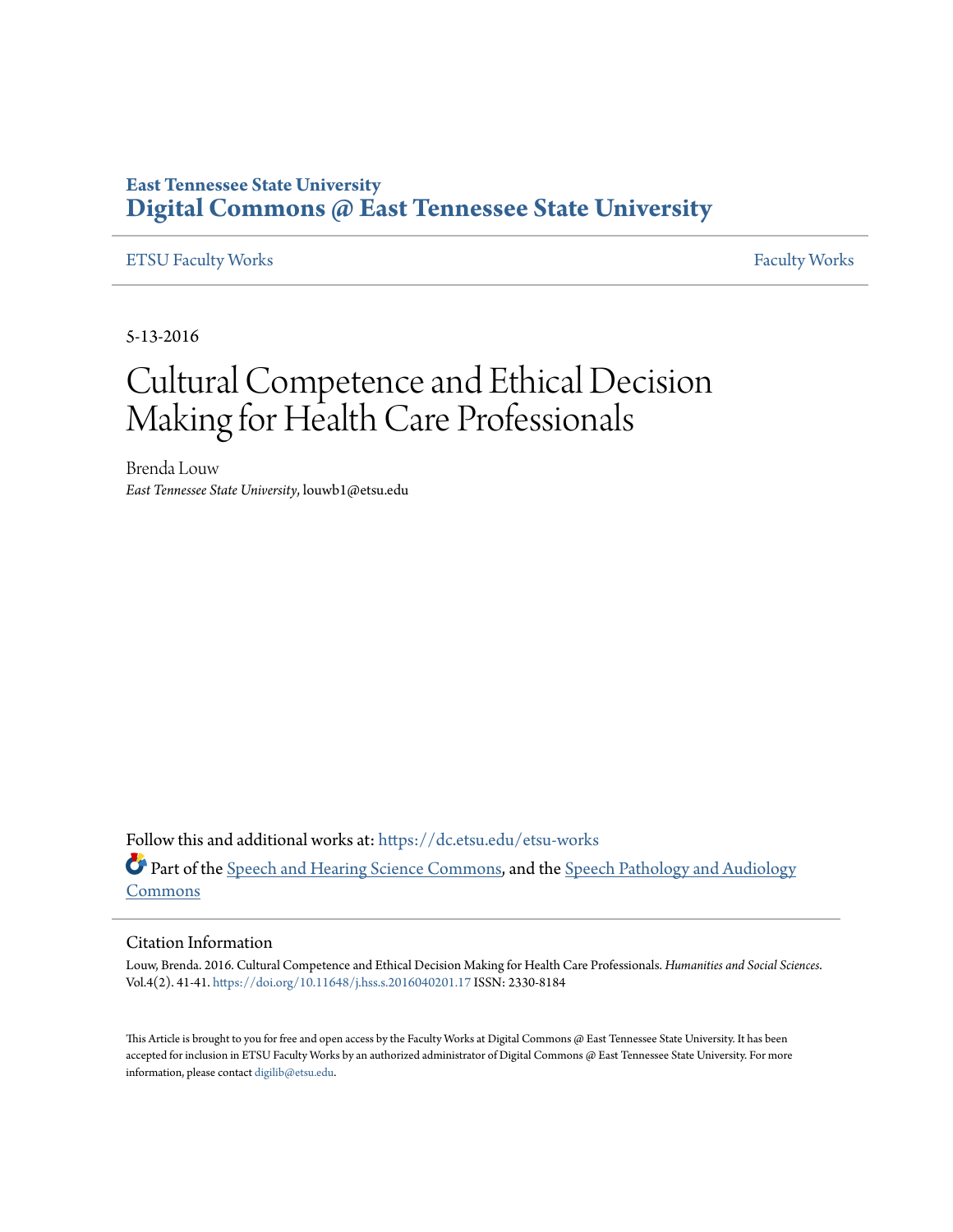## Cultural Competence and Ethical Decision Making for Health Care Professionals

#### **Copyright Statement**

Copyright © 2016 Authors retain the copyright of this article.

#### **Creative Commons License**

**[Creative](http://creativecommons.org/licenses/by/4.0/) This work is licensed under a** [Creative Commons Attribution 4.0 License.](http://creativecommons.org/licenses/by/4.0/) Attribution 4.0 License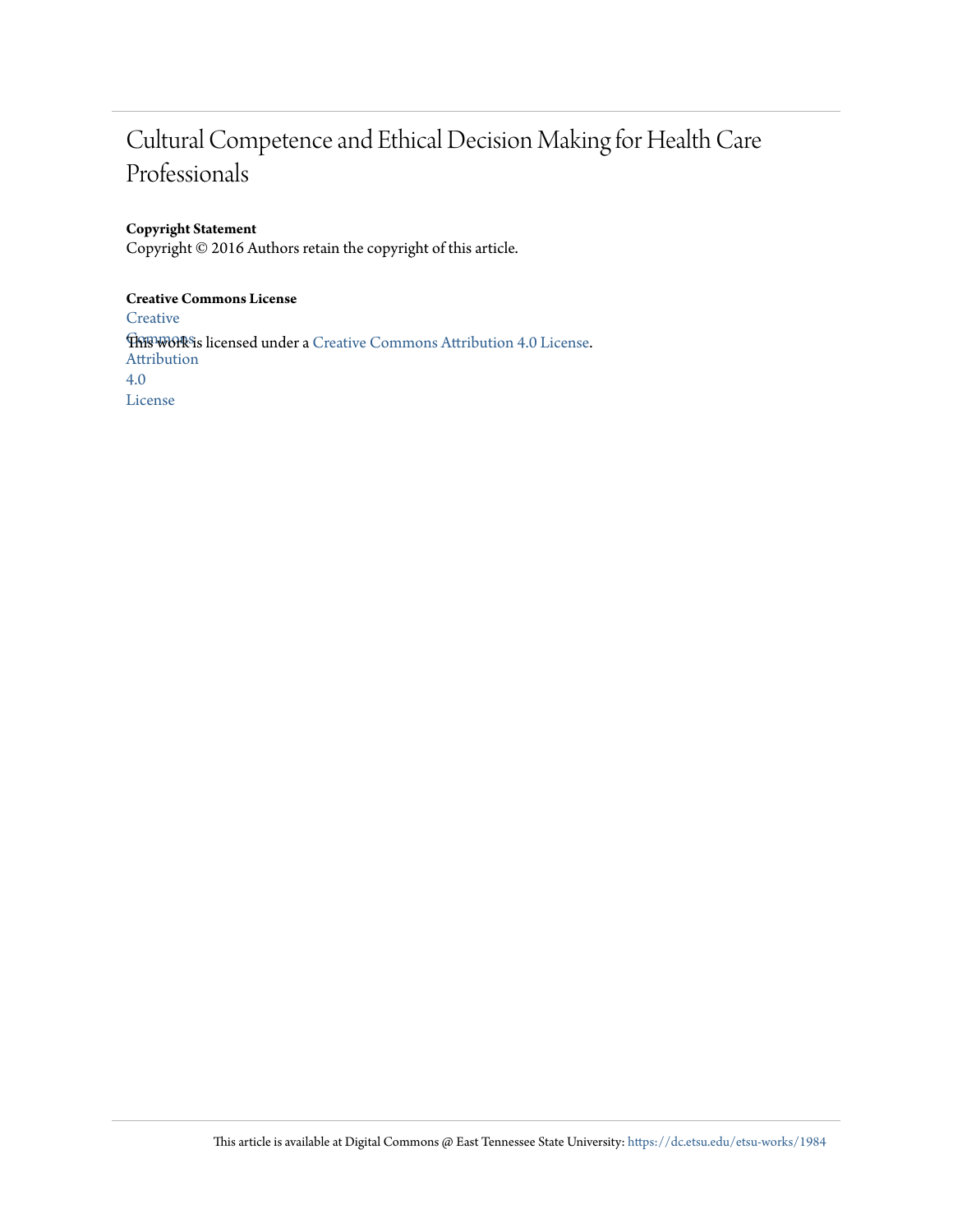**Humanities and Social Sciences** 2016; 4(2-1): 41-52 http://www.sciencepublishinggroup.com/j/hss doi: 10.11648/j.hss.s.2016040201.17 ISSN: 2330-8176 (Print); ISSN: 2330-8184 (Online)



## **Cultural Competence and Ethical Decision Making for Health Care Professionals**

**Brenda Louw** 

Department Audiology and Speech-Language Pathology, East Tennessee State University, Johnson City, USA

**Email address:** 

louwb1@etsu.edu

#### **To cite this article:**

Brenda Louw. Cultural Competence and Ethical Decision Making for Health Care Professionals. *Humanities and Social Sciences.* Special Issue: Ethical Sensitivity: A Multidisciplinary Approach. Vol. 4, No. 2-1, 2016, pp. 41-52. doi: 10.11648/j.hss.s.2016040201.17

**Received**: November 30, 2015; **Accepted**: January 15, 2016; **Published**: May 13, 2016

**Abstract:** Cultural competence and ethical decision making are two separate, yet intrinsically related concepts which are central to services rendered by all health care professionals. Cultural competence is based on ethical principles and informs ethical decision making. In spite of this important connection, the interrelationship of these two concepts does not receive the attention it deserves in the literature. This issue is addressed by appraising the training and assessment of cultural competence and ethical decision making in the health care professions. The integrated relationship of these two concepts is illustrated within the broader contexts of higher education, research and clinical practice. Health care professionals who incorporate cultural competence and ethical decision making will be empowered to provide the best services to their clients/ patients in multicultural contexts to ensure optimum outcomes.

**Keywords:** Cultural Competence, Ethical Decision Making, Health Care Professionals, Higher Education, Research, Clinical Practice

## **1. Introduction**

Cultural competence and ethical decision making are two separate, yet intrinsically related concepts which are central to services rendered by all health care professionals. For the purposes of this article cultural competence is described as a dynamic, complex and continual evolving process of skill development by health care professionals to respond appropriately to their clients'/patients' unique combination of cultural variables (which may include e.g. ability, age, beliefs, customs, ethnicity, language, gender and gender identity, sexual orientation, religion etc.) to ensure efficacy in working within the cultural context of their clients/patients.

Ethical decision making can be defined as a complex process used by health care professionals to resolve ethical dilemmas. It is dependent on and involves many different factors such as ethical principles, morals, values, beliefs, regulations, legal issues and personal and professional experiences. Ethical decision making involves ethical sensitivity, ethical judgement and ethical choice. The decision making process should follow a sequence of logical steps to guide and support health care professionals.

The importance of cultural competence for health care professionals has been formalized by the inclusion thereof in professional codes of ethics, such as stated in e.g. the American Speech-Language Hearing Association Code of Ethics, Cf. the Ref [1]. These codes require competent services be provided to all populations and recognition of the cultural/linguistic and life experiences.

Recent developments such as changes in health care systems, evidence based practice, new technology used in the delivery of health care and international migration have accentuated the significance of cultural competence. In addition, political correctness and diversified health professional workforces are important factors which necessitate cultural competence, Cf. e.g. the Ref. [2]. Research findings in different health care professions have led to the recognition that culture may influence clients'/patients' communication styles, beliefs about health, and their attitudes towards health care which can include help seeking behavior and treatment compliance, Cf. e.g. the Refs. [3] and [4].

Culturally competent health care requires respectful responses to individual clients'/patients' values, preferences and languages. Health care professionals need to develop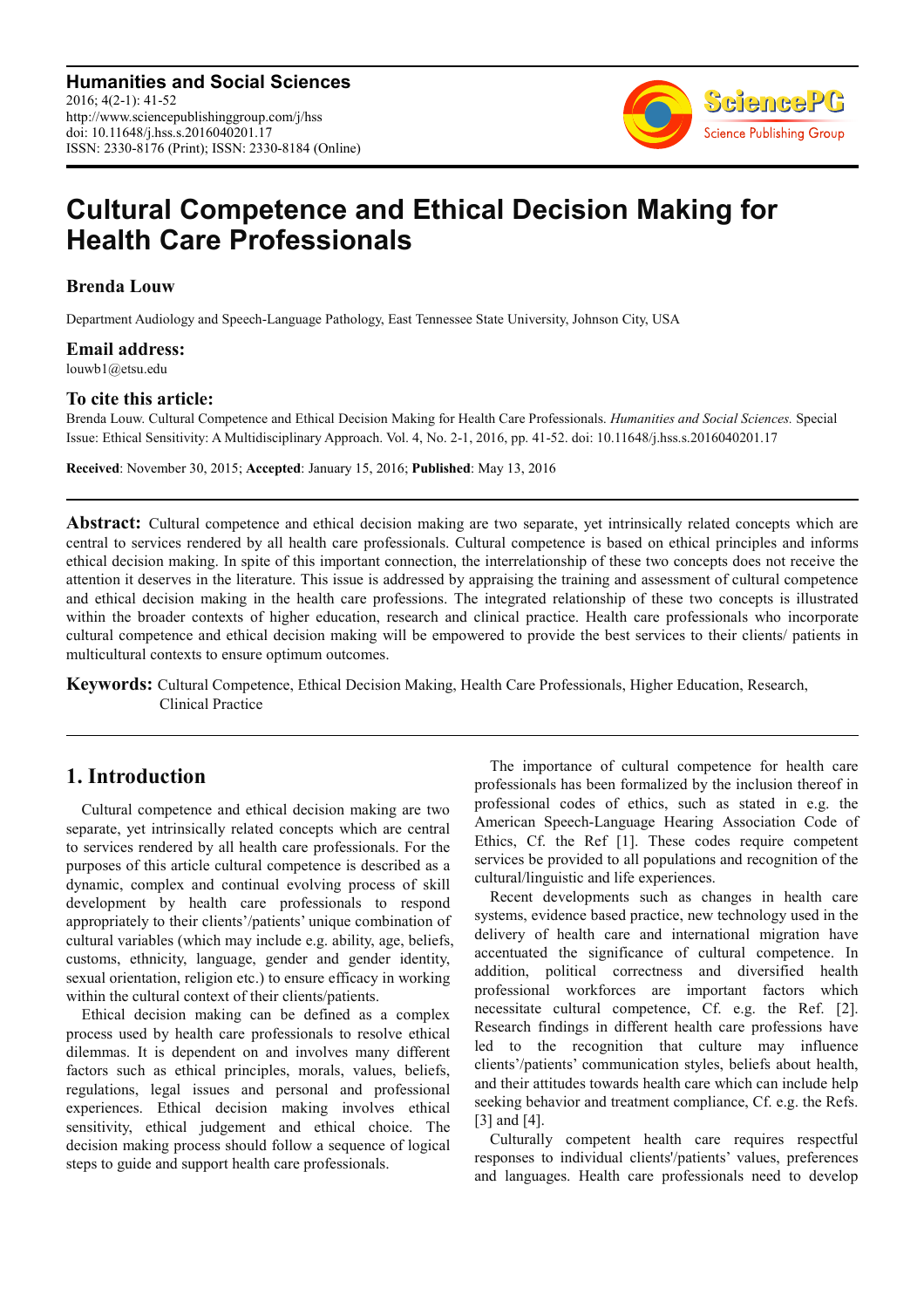appropriate responses to diversity by understanding culture in all its facets, Cf. the Ref. [5]. Provision of culturally appropriate services to individuals and their families is a basic role of all health care professionals, which requires cultural competence and ethical conduct. This is only possible when health care professionals are educated and trained in developing cultural competence, ethical practice, and continue to increase their effectiveness through clinical experiences and continuing education. Both of these constructs are dynamic and ongoing processes, which need constant attention during professional careers.

There is an abundance of research on cultural competence and professional ethics in the various health care professions. However, the ethical underpinnings of cultural competence has received limited attention in the literature. E. Donate-Bartfield and L. Lausten, Cf. the Ref. [6], describe the historical ethical underpinnings of the multicultural movement. They highlight the morality thereof in that the movement intended to enhance the dignity, rights and recognized worth of marginalized groups. They point out that the multicultural movement went beyond the understanding of different views and perspectives, to include a social justice aspect as it supports equal access and opportunity.

Health care professionals have an ethical obligation to respect cultural differences in all health care settings, Cf. the Ref. [6]. Basing cultural sensitive care on ethical principles will provide additional clinical reasoning tools when faced with ethical dilemmas related to different cultural values. M. Paasche-Orlow, Cf. the Ref. [7], points out that the literature on cultural competency seldom explicitly discusses the role of ethics. He proposes that the essential principles of cultural competence are the acknowledgement of culture in people's lives, respect for cultural differences and minimization of any negative consequences of cultural differences, Cf. the Ref. [7]. It is clear that cultural competence and ethical decision making are interconnected and interdependent, but that this interrelationship does not receive the overt attention it deserves. Contemplating the interrelatedness of cultural competence and ethical decision making, and the significance for health care professionals, it is postulated that these constructs be viewed multi-dimensionally in a broad context.



*Figure 1. Interrelatedness of cultural competence and ethical decision making.* 

The purpose of this article is therefore to address the interrelationship of cultural competence and ethical decision making. An overview of the constructs of ethical decision making and cultural competence are provided, and their interconnectedness is described in three contexts relevant to health care professionals as illustrated in figure 1, namely higher education, research and clinical practice.

### **2. Ethical Decision Making**

Professional ethics is inherent to all health care professional practice. Health care professionals are required to be knowledgeable about ethical principles and rules that govern their practice such as e.g. their professional ethical codes, scope of practice documents workplace code of conduct or licensing laws. According to A. M. Naudé and J. Bornman, Cf. the Ref. [8], maintaining a high level of professional ethics has become more difficult due to competitive pressure and productivity requirements of the health care environment. Throughout their careers, health care professionals are likely to face ethical dilemmas which will need to be resolved. In addition to their personal knowledge base and resources provided by their professional associations, they will also need to rely on their own ability to reflect critically and make immediate ethically responsible decisions, Cf. e.g. the Ref [9].

Ethical decision making in the health care professions is a multifaceted process that involves a range of simple to complex professional issues. As stated earlier, the process of ethical decision making entails ethical sensitivity, ethical judgement and ethical choice. Ethical principles that guide decision making in health care are respect for autonomy, beneficence, nonmaleficence and justice, Cf. e.g. the Ref. [10]. Health care professionals are further guided by models of ethical decision making described in the literature, see the Ref [10].

Common themes and steps have been identified to facilitate the process of making decisions to resolve ethical dilemmas. These include describing the external and internal factors that are relevant to the situation. The steps of the process are generally accepted as identifying and gathering relevant information; identifying relevant ethical issues and possible violations, identifying possible courses of action, identifying the need for external consultation and studying the impact of each action, selecting a plan of action, and implementing that plan, see the Ref. [10]. Critical analysis and definition of the situation is a crucial skill that needs to be developed as the first step in the process of ethical decision making and practice, Cf. e.g. the Ref. [9].

For years the issue of whether ethics can actually been taught has been discussed and debated in various fields and forums. The general conclusion was reached that education can indeed enhance and guide students' and professionals' ethical development. Health care professional training programs are required by professional associations and boards to include ethics training. It appears to be most effective when infused into the curriculum in both theoretical courses and clinical practica, and presented through the use of case studies in a problem based learning approach.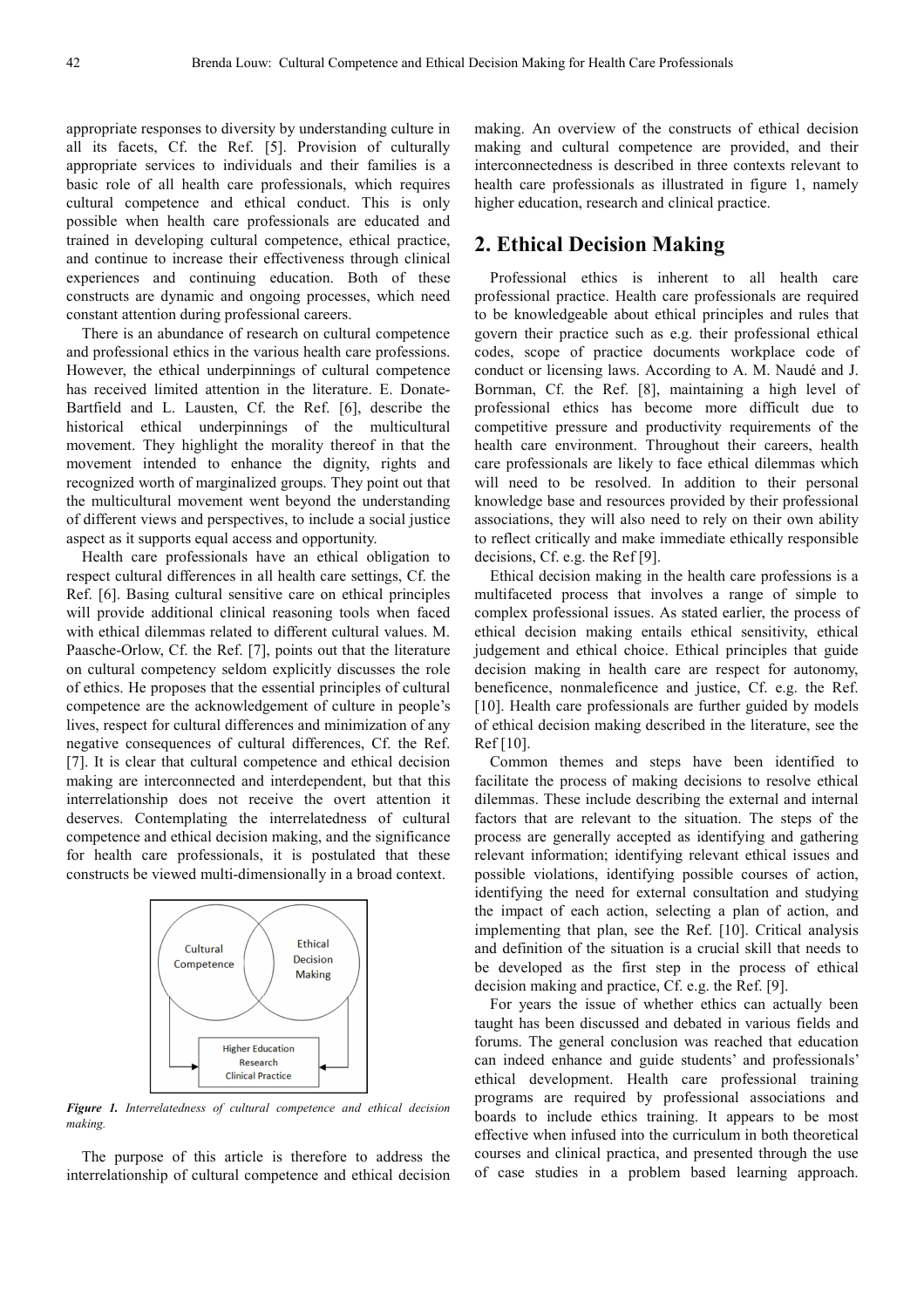Strategies such as active listening, role play, visualization of others' viewpoints and discussion of innovative solutions to define and respond to ethical issues will facilitate the development of an ethical framework in which ethical reasoning abilities can develop. Ethical sensitivity can also be developed by enhancing prosocial behaviors, which are relationship skills that encourage other people to feel positive and engage in interaction. According to A. M. Naudé, Cf. the Ref. [9], prosocial skills facilitate reflective emotional regulation which in turn enhances effective ethical decision making. She argues that training of ethical sensitivity is the first step and is key to educating students and health care professionals to identify and resolve ethical dilemmas in clinical practice, Cf. the Ref. [9].

Seven skills of ethical sensitivity were described by A. M. Naudé, Cf. the Ref. [9], namely controlling social bias, taking the perception of others, relating to others, understanding emotional expression, perceiving and responding to diversity, interpreting ethics in situations and effective verbal and nonverbal communication. These skills relate to three main functions of basic cognitive processes that can be taught, namely acquiring information about the ethical situation (perception, inference), organizing the information (critical thinking and reflection) and using or interpreting information (divergent thinking, prediction).

The assessment of health care professionals' development of ethical decision making is challenging across disciplines. Traditionally written and oral exams focusing on case studies involving ethical rules such as e.g. confidentiality and respect have been used for evaluation. A. M. Naudé, Cf. the Ref. [9], explored the importance of ethical sensitivity and developed an innovative multidisciplinary *Measuring Instrument for Ethical Sensitivity in the Therapeutic Sciences* (MIEST). This tool can be applied to audiologists, occupational therapists, physical therapists and speech-language pathologists. The assessment is based on a series of vignettes which were custom developed to portray ethical dilemmas that can be encountered by health care professionals, and includes vignettes on ethical issues in different cultures. The *MIEST*  can also be used as an instructional tool in a multitude of ways to e.g. assess the impact of the training on trainees, to monitor the development of ethical sensitivity and by using the custom-developed vignettes for training workshops based on problem- based learning principles, Cf. the Ref. [9].

Health care professionals often collaborate with interpreters and translators when working in culturally diverse contexts. Interpreters' and translators' roles are diverse and include being a cultural broker, client/patient advocate, co-therapist, team member and institutional gate keeper. It is often health care professionals' responsibility to train interpreters and translators working under their supervision in procedures and ethics. Health care professionals are responsible for the actions of interpreters and translators and to ensure that they act ethically, which may not always be easy to implement, Cf. e.g. the Ref. [11]. Interpreters' and translators' are required to respect for all involved, respect confidentiality, interpret accurately, convey

cultural information and remain impartial. Case studies and role play can be used to assess ethical principles and decision making skills of interpreters and translators. They should also be encouraged to follow a code of ethics. H. W. Langdon and T. I Saenz, Cf. the Ref. [11], suggest that the National Code of Ethics for Interpreters in Health Care be applied and adapted for different professions. Interpreters and translators need to be encouraged to participate in continuing education to develop and grow in their vital roles.

Should an ethical dilemma arise during such collaborations, the health care professionals, interpreters and translators all need to participate in identifying the ethical issue and collectively following the steps recommended in the literature to seek a solution to the dilemma. Healthcare professionals, interpreters and translators form a team that can most effectively serve clients/patients and their families in a multicultural context.

## **3. Cultural Competence**

#### *3.1. Cultural Competence Framework*

Health care professionals around the world who work in settings in which diverse populations are served, need to be aware that multiculturalism goes further than race and ethnicity. The concept of multiculturalism has advanced beyond the conceptualization of multiculturalism involving primarily ethnicity and language to include e.g. ability, age, gender, gender orientation, SES, religion etc. There has been a shift from interpreting multicultural as "special" and limited to certain populations or groups of people to an acknowledgement that we are all multicultural, Cf. e.g. the Ref. [12]. Self-awareness of one's own culture is the first step in developing cultural competence, Cf. e.g. the Ref. [11]. Health care professionals need to develop skills to interact and communicate with clients/ patients and families from a variety of cultures with a myriad of cultural and linguistic variables, and should be able to communicate appropriately, both verbally and non-verbally, in each culturally different context, Cf. e.g. the Ref. [5].

Many different terms are used to describe these skills such as intercultural competence, multicultural competence, crosscultural competence, cultural sensitivity, global competence, global citizenship and cultural proficiency. For the purposes of this article the term cultural competence will be used. Intercultural competence is defined as the ability to communicate effectively and appropriately in intercultural situations based on one's [inter] cultural knowledge, skills and attitudes, Cf. the Ref [13]. Cultural competence involves knowledge of others; knowledge of self; skills to interpret and relate; skills to discover and/or to interact; valuing others' values, beliefs and behaviors; and relativizing one's self. Cultural competence is an essential component in rendering effective and culturally responsive services to diverse clients.

Becoming culturally competent can help health care professionals understand, appreciate, and support their clients/patients and their families more effectively, and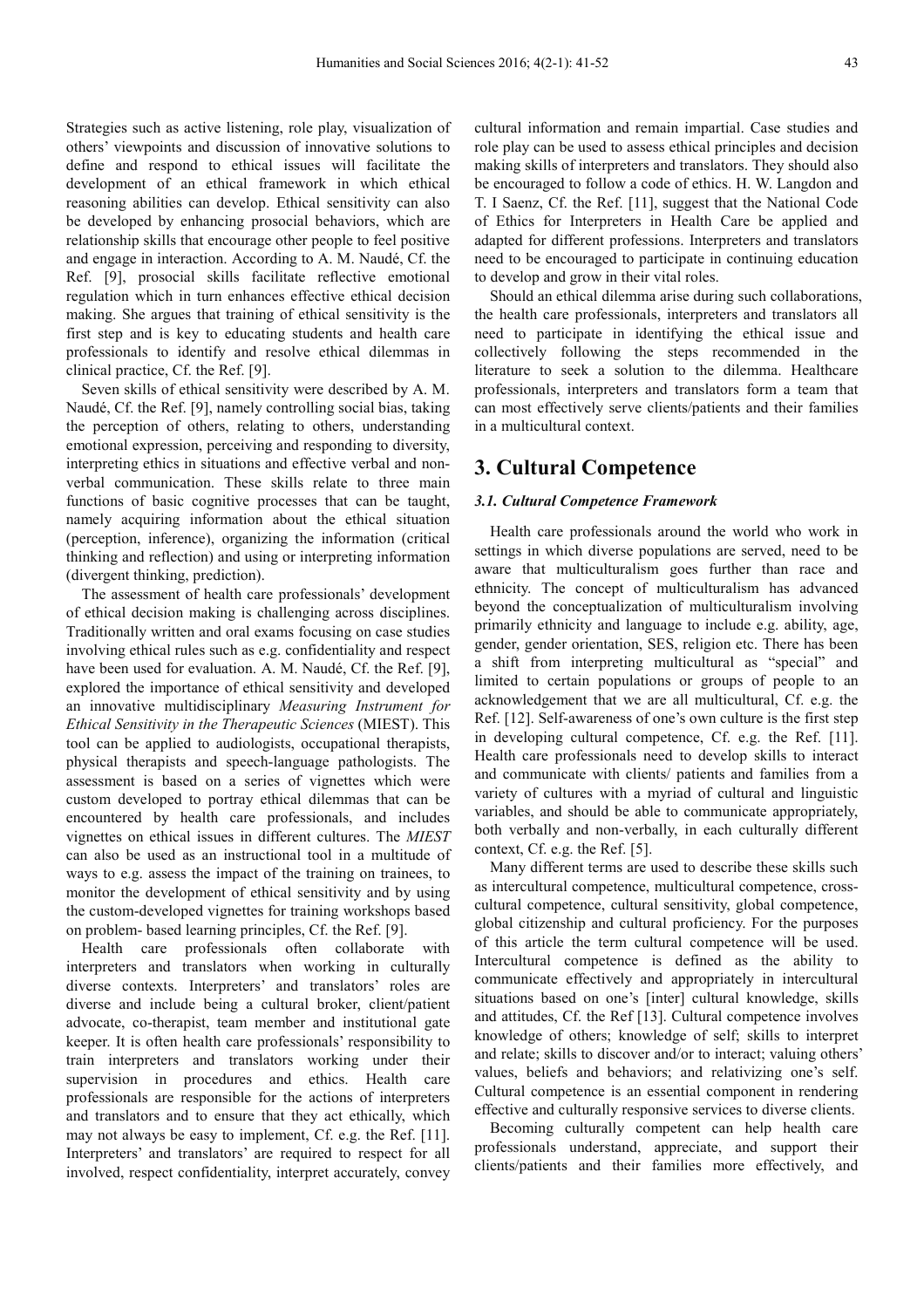enable them to develop and implement culturally appropriate services. Culturally competent care improves client, patient and family outcomes. Many different descriptions have been proposed of how individuals develop cultural competence. The models of J. Campinha-Bacote and M. J. Bennett, Cf. the Refs. [14-16], will be described since they can be directly related to the education and assessment of cultural competence.

*The Process of Cultural Competence in the Delivery of Healthcare Services* (*PCCDHS*) model of Campinha-Bacote, Cf. the Refs.[14] and [15] holds that cultural competence is a process, not an event and health care professionals should view themselves as becoming culturally competent rather than being cultural competent. The model divides cultural competence into five interdependent constructs: cultural awareness, cultural knowledge, cultural skill, cultural encounters and cultural desire.

*Cultural awareness* is described as the self-examination and exploration of one's own cultural and professional background, and recognition of one's own beliefs. This is important to avoid biases, prejudice and assumptions when working with clients and patients. *Cultural knowledge* is the process of developing insight and knowledge about disease incidence and prevalence amongst cultures, as well the ability to appreciate and understand clients'/patients' values, beliefs and health-related beliefs. *Cultural skill* is the ability to conduct and accurate and culturally appropriate history, assessment and examination. *Cultural encounters* refer to the process that encourages health care professionals to competently engage in cross-cultural interactions with clients and patients from diverse backgrounds. Cultural encounters also involve an assessment of the client's/patient's linguistic needs. These are mindful interactions with presence, which refers to health care professionals being open or available. *Cultural desire* is the motivation of health care professionals to want to, rather than have to, engage in the process of becoming culturally competent. Campinha-Bacote, Cf. the Refs. [14] and [15], identifies cultural desire as the key to unlocking cultural competence.

The constructs of cultural awareness, cultural knowledge, cultural skill, cultural encounters, and cultural desire have an interdependent relationship with each other, and no matter when the health care professional enters into the process, all five constructs must be addressed and/or experienced. The *PCCDHS* is a cyclical model that begins and ends with the seeking and experiencing of many cultural encounters, to develop cultural competence. In conclusion the *PCCDHS* model provides a framework for health care professionals to render culturally competent and culturally responsive healthcare to all clients and patients, see the Refs. [14] and [15].

M. J. Bennett's *Developmental Model of Intercultural Sensitivity (DMIS)*, Cf. the Ref. [16], focuses on how attitudes towards intercultural sensitivity can be related to intercultural competence. The model proposes a continuum of six stages of increasing sensitivity to difference. It identifies the underlying cognitive orientations individuals use to understand cultural difference. Each position along the continuum represents increasingly complex perceptual organizations of cultural difference, which in turn allow increasingly sophisticated experiences of other cultures. By identifying the underlying experience of cultural difference, predictions about behavior and attitudes can be made and education can be tailored to facilitate development along the continuum. The first three stages (denial, defense and minimization) are ethnocentric as an individual views their own culture as central to reality. Along the continuum, one develops a more ethnorelative point of view, through experiencing one's own culture as in the context of other cultures. Ethnorelative views develop in the next three stages of the model, namely acceptance, adaptation and integration, which allows for the integration of cultural awareness in everyday interactions, Cf. the Ref. [16].

The skills required for ethical sensitivity, as described earlier, namely controlling social bias, taking the perception of others, relating to others, understanding emotional expression, perceiving and responding to diversity, interpreting ethics in situations and effective verbal and nonverbal communication, see the Ref. [9], can be directly applied to developing cultural competence. The interrelatedness of the two constructs is unequivocal.

There is a close relationship between the level of competence of health care professionals and their ability to provide culturally responsive health care services, which is deemed to be sound ethical practice. Health care professionals need to be trained to develop skill sets for serving diverse populations in a variety of settings and both on pre-professional and professional levels.

#### *3.2. Facilitating the Development of Cultural Competence Through Training*

Cultural competence is also viewed to be a graduate attribute, an outcome of internationalization of the curriculum, a requirement for effective global citizenship and a professional competency, see the Ref. [13]. Programs in higher education have an ethical responsibility to train future health care professionals to develop cultural competency in order to empower them to provide appropriate services to diverse populations and to function efficiently in the diversifying health service professional workforce.

Training programs for the various health care professions are committed to facilitating the development of cultural competence of their students, as required by their professional Code of Ethics. Professional associations support this endeavor and provide resources and policy documents for this purpose. Training programs are required to include cultural competence in both the classroom and clinical experiences. They need to provide opportunities for students to develop clinical skills with multicultural populations. Working with interpreters and translators is a key in providing cultural competent care, see the Ref. [11], and health care professionals require training to collaborate with interpreters and translators. Aspects such as how to adequately prepare interpreters and translators in conveying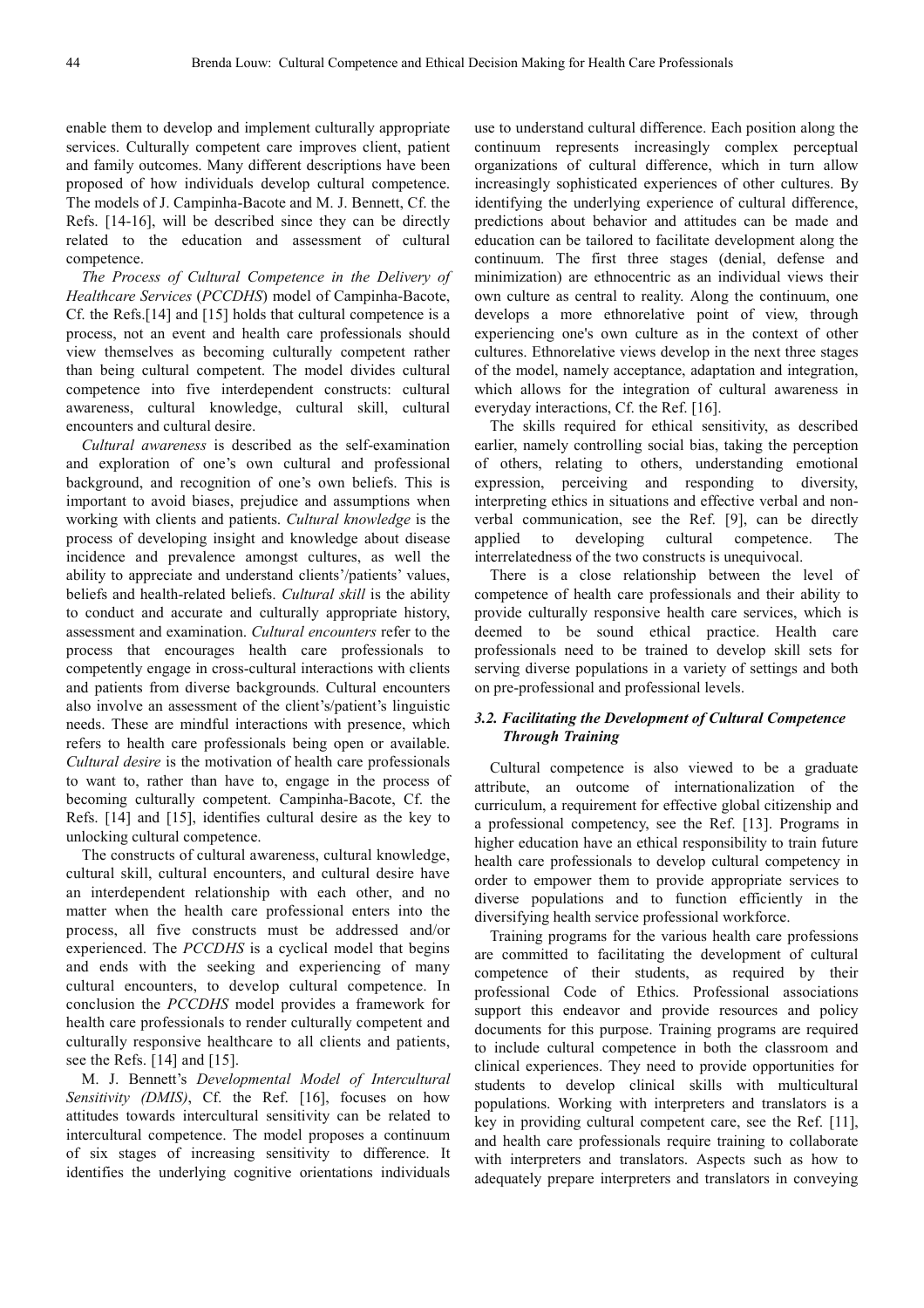their questions and concerns and how to bridge the communication gap between the professionals and clients/ patients, and their families due to language barriers need to be addressed. Attention also should be paid to resolving ethical issues which may occur during these collaborations.

A plethora of approaches to the training of cultural competence for health care professionals are available in the literature. For example P. R. Rose, Cf. the Ref. [2], discusses key components and different approaches to cultural competence training for health care professionals in a generic manner. Others are discipline specific e.g. R. Lubinski and M. A. Matteliano, Cf. the Ref. [17], developed a guide as a resource for integrating cultural competency education throughout speech-language pathology curricula.

Educational approaches addressing cultural competence have evolved from the additive teaching model (teaching content includes global concepts), to the integrated teaching model (some elements of global concepts are embedded within teaching) to the transformative model in which teaching and learning experiences are embedded throughout teaching within a dynamic and interactive approach, see e.g. the Ref. [18]. The transformative model is widely supported as evidence-based education. Irrespective of the approach followed, all training should be evaluated regularly to ensure that training modules, courses and programs on cultural competence are of a high standard.

The *PCCDHS* model of Campinha-Bacote, Cf. the Refs. [14] and [15], described earlier, can be used to guide curriculum development for cultural competency for health care programs. This model is ideally suited to curricula as it views cultural competence as a developmental process, and not a onetime event. R. Lubinski and M. A. Matteliano, Cf. the Ref. [17], implemented the *PCCDHS* model into curriculum design for transdisciplinary instruction for cultural competence, which can be adapted for implementation by any health care training program. Their educational approach is one of integration of cultural competency into existing courses, rather than the creation of new courses. They developed a series of exercises, Cf. the Ref. [17], to provide students with positive cultural experiences that improve their confidence, engage their interest, develop their ability to emphasize, and result in the desire to provide culturally responsive rehabilitation services across settings. Specific strategies to facilitate the development of cultural competence have been proposed in the literature such as engaging in open dialogue with students to discuss culture and biases and personal perspectives; selfexploration of own values and biases and how that may influence their behaviors; respect and effective listening; service learning activities critical reflection of their development of cultural competence, Cf. the Ref. [4]. Formal cultural competence training can prevent health care professionals from engaging in discriminatory practices and providing services which are not culturally and linguistically appropriate and sensitive, Cf. the Ref. [2], and therefore unethical.

The explicit role that ethics plays in cultural competence

curricula has been lacking, see the Ref. [7]. E. Donate-Bartfield and L, Lausten, Cf. the Ref. [6], recommend that teaching culturally sensitive care should integrate an understanding of ethical issues and that culturally sensitive care be viewed as consistent with core ethical principles. The integrated approach, Cf. the Ref. [17], is validated by H. Minkoff, Cf. the Ref. [3], who cautions that if cultural competence and ethics are presented separately from other content areas, they risk becoming de-emphasized as fringe elements or of marginal importance.

When teaching cultural competence, integrating an understanding of ethical issues is crucial. For example respecting differences is not only important to establishing rapport with clients and patients, and promotes compliance, but it is consistent with the core ethical principles of intervention, see the Ref. [6]. The ethical underpinnings of cultural competence need to be explicitly linked to the ethical principles of health care service delivery, namely autonomy which is the respect of clients'/patients' decisions, justice which requires health care professionals to treat clients/patients fairly and beneficence which requires working for the clients'/patients' well-being by engaging in competent delivery of services with consideration of the needs, desires and values of clients/patients. Justice and beneficence combined with cultural sensitivity facilitate ethical practice as health care professionals will be mindful of the discrepancy in social power between themselves and their clients/patients, and not use their role to impose their own values and beliefs. Cross-cultural communication skills enable health care professionals to consider the clients'/patients' viewpoints and denote beneficence. Integrating the teaching of ethical principles and cultural competence will better prepare health care professionals to deal with conflicts that may arise in clinical practice.

According to M. Paasche-Orlow, Cf. the Ref. [7] and H. Minkoff, Cf. the Ref. [3] conflicts between autonomy and cultural sensitivity may arise in clinical practice and students need to be prepared for ethical decision making. For instance clients'/ patients' beliefs may involve practices that interfere with established best practice of health care professionals. Cultural competence involves understanding of the importance of cultural differences, respect for those differences and minimization of the consequences of such differences, Cf. the Ref. [3]. Health care professionals may perceive a conflict between ethical practice and cultural sensitivity to the mores of other cultures. In developing cultural competence health care professionals need to understand and appreciate that in some cultures other moral domains such as community (emphasizing importance of family roles) and sanctity (emphasizing sacred and spiritual side of human nature) hold equal value. In order to be able to reconcile such differences, students require practice in ethical reasoning through e.g. analyzing case studies, and class discussions to practice weighing autonomy, justice and beneficence in seeking solutions to ethical dilemmas in a culturally competent manner. This will enable them to fully understand the complexity and interrelatedness of cultural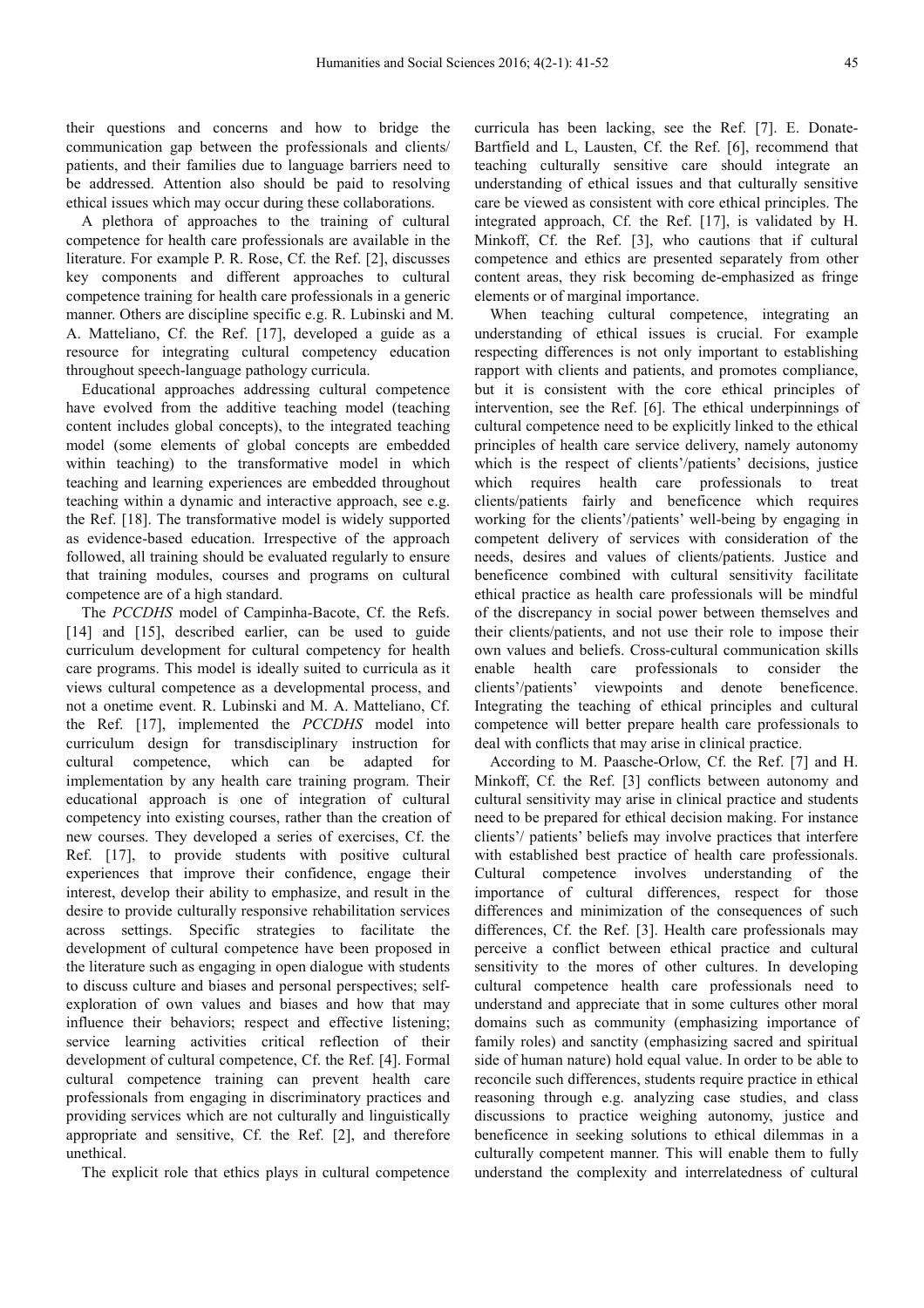competence and ethical decision making. The skills required for ethical decision are similar to those of cultural competency e.g. controlling for social bias addresses both ethical sensitivity and cultural competence, as do adopting the perspective of others and relating to others. These skills can all be trained, Cf. the Ref. [9]. Recognizing this relationship will facilitate training in an integrated manner. Focusing on ethical decision-making when facilitating the development of culturally competent care places the emphasis on individual clients/ patients, their values, beliefs and needs and stresses the importance of communication, see the Ref. [6].

Disparities between diverse populations exist in terms of access to and quality of care due to social, economic and other factors. Training in cultural competence makes health care professionals aware of these disparities and equips them to meet the diverse needs of such populations, see the Ref. [2].

Finally, health care professional boards require their members to participate in continuing education. Continuing education programs address cultural competence in innumerable ways. However, such offerings also need to integrate ethical principles and decision making to ensure that health care professionals are supported in their cultural desire to provide the best services to the populations they serve, Cf. the Ref. [17].

#### *3.3. Assessment of the Development of Cultural Competence*

Cultural competence is viewed to be an outcome of the curriculum which needs to be assessed as such in training programs. However, the assessment of the development of cultural competence is a controversial topic and poses a challenge, especially as cultural competence is an ongoing process. A panel of internationally known intercultural scholars discussed the assessment of cultural competence, see the Ref. [13]. Their conclusion was a recommendation to use a mix of quantitative and qualitative methods to assess [inter]cultural competence, including objective measures, interviews, observation, and judgment by self and others.

There is an abundance of qualitative assessment tools for health care professionals in the literature, which range from informal to formally researched surveys. For example J. Campinha-Bacote's *PPCCDHS* model, Cf. the Refs. [14] and [15] includes self-examination questions regarding the personal level of awareness, skill, knowledge, encounters and desire. The *ASKED* mnemonic model assists health care professionals with informally assessing their level of cultural competence. Campinha-Bacote, Cf. the Ref. [15] later developed a formal and robust self-assessment tool, based on the *PCCDHS* model, namely *The Inventory for Assessing the Process of Cultural Competence among Health Care Professionals*. P. S. Seibert, P. Stridh-Igo and C. G. Zimmerman, Cf. the ref. [19], developed a checklist to facilitate cultural awareness and sensitivity consisting of 10 items. In the development of their checklist a primary theme that emerged was the significance of verbal and non-verbal communication. This finding resonates with the

communication skills required to develop ethical sensitivity.

Quantitative assessment tools include the *Cultural Competence Assessment Surv*ey developed by P. R. Rose, Cf. the Ref. [2]. This tool consists of three surveys, namely the Executive Team and Management survey; Staff survey and Health Professionals survey. Research results established the reliability and validity of the tool which can be used to determine the level of cultural competence preparedness of health care professionals. The *Intercultural Development Inventory (IDI*), Cf. the Ref. [20] is a quantitative instrument that measures stages within a developmental model of intercultural sensitivity that progress through ethnocentric to ethnorelative orientations, as descried by M. J. Bennett, see Ref. [16]. The *IDI* measures cognitive structure rather than attitudes, which makes it a more stable and generalizable test that is less susceptible to situational factors. It has 50 items that can be taken on-line or in a paper and pencil form. It has been translated into fifteen languages and is widely used in higher education.

In conclusion assessment of cultural competence should be an integral part of both training and clinical practice in order to assist health care professionals in the continued process of developing cultural competence. Results can be used to address weaknesses and strengthen the development of cultural competency. A. M. Naudé, Cf. the Ref. [9], applied the stages of developing cultural competence to the development of ethical sensitivity, and concluded that training to facilitate the development cultural sensitivity can enhance ethical sensitivity which is crucial to ethical decision making.

## **4. Cultural Competence and Ethical Decision Making Within the Higher Education Context**

#### *4.1. Internationalization of Higher Education*

According to Figure 1, the context of higher education is important when reviewing cultural competence and ethical decision making within a broader framework. Two aspects of higher education are addressed in this section: the internationalization of the curriculum and the integrated training of cultural competence and ethical skills.

Internationalization of higher education is viewed to be a response to globalization. It has gained momentum and cultural competence is viewed as one of the outcomes of internationalization, Cf. the Ref. [13]. Internationalization within the higher education context can be traced back to the 1960's and has evolved into a global phenomenon. It has become a powerful and persistent driver in education around the world during the past two decades, Cf. the Ref. [21]. Reference to internationalization can be found in e.g. university strategic plans, national policy statements, international declarations, and academic articles which, according to Knight, Cf. the Ref. [22], all indicate the centrality of the concept in higher education.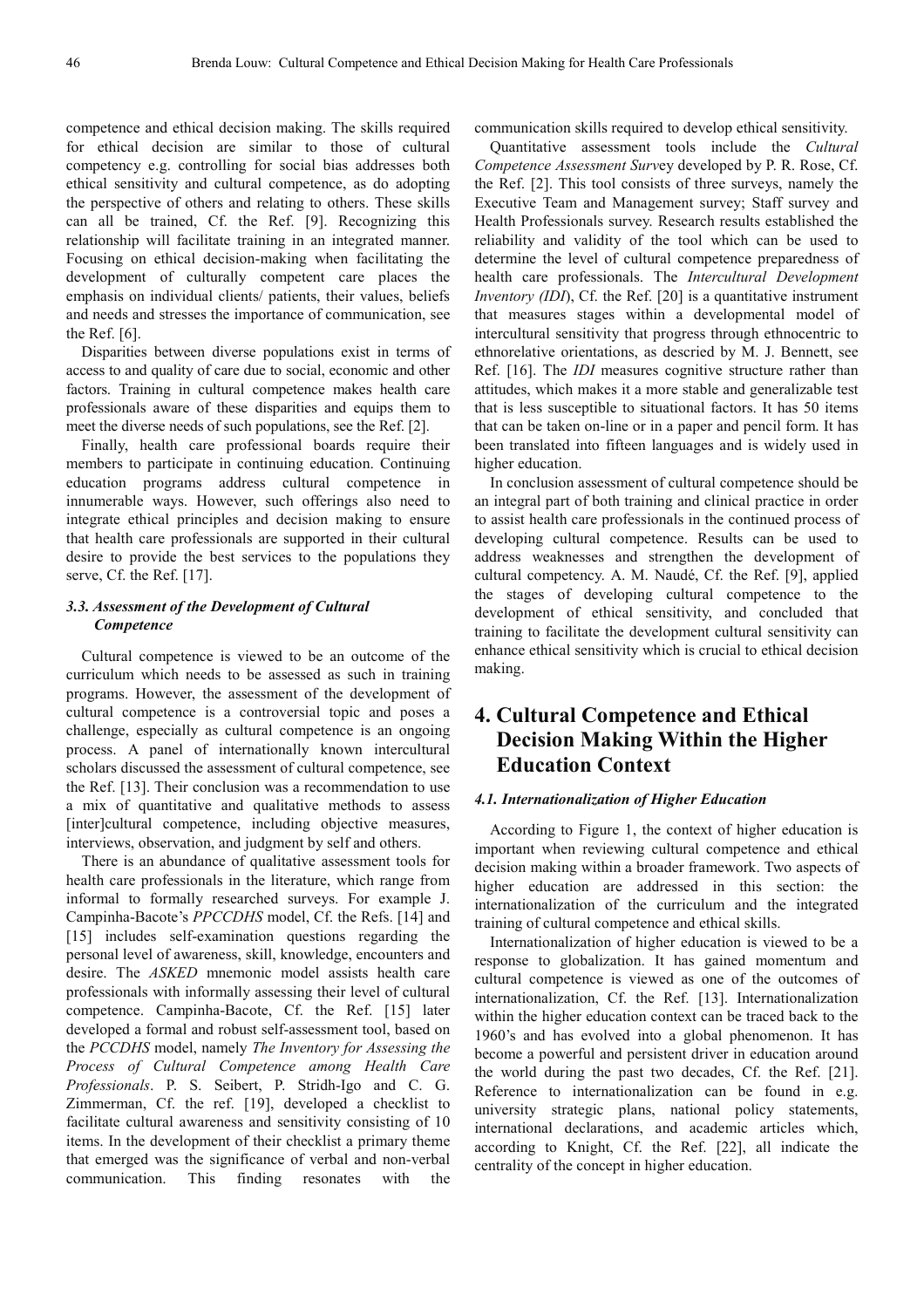The concept has been debated extensively and different terms and definitions have been used to describe this phenomenon in higher education over the past 50 plus years. According to Knight. Cf. the Ref. [22], *Internationalization*  is the term most often used. There are a plethora of definitions and descriptions which reflect debates and different perspectives on the topic, but all add in different manners to the application of the concept to higher education. Knight, Cf. the Ref. [22] proposed a neutral definition: "the process of integrating an international, intercultural or global dimension into the purpose, functions or delivery of postsecondary education" to reflect the richness, breadth, and depth of internationalization. Hudzik, cf. the Ref. [23], relates internationalization to the mission of higher education by stating that, "Comprehensive internationalization is a commitment, confirmed through action, to infuse international and comparative perspectives throughout the teaching, research, and service missions of higher education. It shares institutional ethos and values and touches the entire higher education. It shapes institutional ethos and values and touches the entire higher education enterprise." Comprehensive internationalization not only impacts all of campus life, but the institution's external frames of reference, partnerships, and relations, Cf. the Ref. [23].

Various authors have identified key aspects of the internationalization of higher education, which include e.g., the increasing number of international students and scholars with greater mobility; interest in producing globally competent graduates; new quality assurance and accreditation regulations; increasing emphasis in cooperative networking among higher education institutions; global higher education ranking systems and increased privatization, and commercialization of higher education systems. Political and economic rationales for national policies on internationalization appear to be increasing at the cost of academic and cultural motivations, which could be detrimental to the process, Cf. the Refs. [21] and [22].

In spite of internationalization being debated around the world and being implemented in different ways, it is viewed as a positive response to globalization as international connections are enriching and offer a fresh cultural insights, Cf. the Ref. [13]. Cultural competence is central to internationalization in higher education since it is one of the desired outcomes.

#### *4.2. Internationalization of the Curriculum (IoC)*

A new focus has emerged within the broader institutional approach to internationalization, namely the internationalization of the curriculum (IoC) which emphasizes the implementation of internationalization for teaching and learning. Different approaches have been described to the IoC e.g. across-border education, internationalization at home, translational education, transnational education and people mobility. However, according to B. Leask, Cf. the Ref. [13], IoC is poorly understood and has been a low priority in many disciplines to date. IoC requires that academics think outside of these traditional restrictive, boundaries and recognize that disciplinary knowledge is not culture-free, Cf. the Ref. [13]. IoC is based on an understanding of the cultural foundations of knowledge and practice within disciplines and related professions which frequently requires members to challenge commonly held beliefs. Encouragement of and support for students to engage productively with difference, including different ways of thinking, both within and beyond the classroom.

B. Leask, Cf. the Ref. [13] proposed a conceptual framework for IoC. It situates the disciplinary teams who construct the curriculum as the center of the process. The framework contains layers of context namely institutional, local, national, and gglobal. The interaction of these layers determines how internationalization is conceptualized and enacted in the curriculum. The framework includes curriculum design. The key components of IoC can be summarized as engagement of students with internationally informed research, cultural and linguistic diversity and the purposeful development of students' international and cross-cultural perspectives. The foundation of knowledge remains within the context of the discipline, but the complexity of the problems must be understood from a broader perspective that acknowledges cultural, social, and linguistic diversity, as well as an international viewpoint of the field of study, Cf. the Ref. [13].

Internationalization of curricula for health care professionals aims to facilitate the acquisition of broader international perspectives through an awareness of culture and intercultural communication skills. Topics such as equity, access to healthcare, public health and the burden of disease address a global perspective. Development of cultural competence, as mentioned earlier, is a key outcome, and together with professional skills, will allow graduates to be empowered to serve communities in the best way possible, Cf. the Ref. [18].

Two frameworks for internationalization were proposed by J. Knight, Cf. the Ref. [22], one for "Internationalization At Home" and one for "Cross-Border Education". She identifies categories of each, provides descriptions of activities and stipulates forms or conditions of mobility for these frameworks. It is clear that cultural competence plays a central role within both of these frameworks. On a personal level, students would be required to evidence cultural competence to e.g. interact with international students, to participate in study abroad programs or international internships, collaborate on research projects and take on-line courses offered by institutions in other countries. Cultural competence could be facilitated by students participating in extracurricular activities e.g. social clubs, international days on campus and by liaising with local community based cultural and ethnic groups. Faculty would require cultural competence to e.g. authentically infuse existing curricula with international and cultural content, participate in teaching exchanges, conduct collaborative international research, spend a sabbatical in a different country, teaching distance education courses across borders and, participate in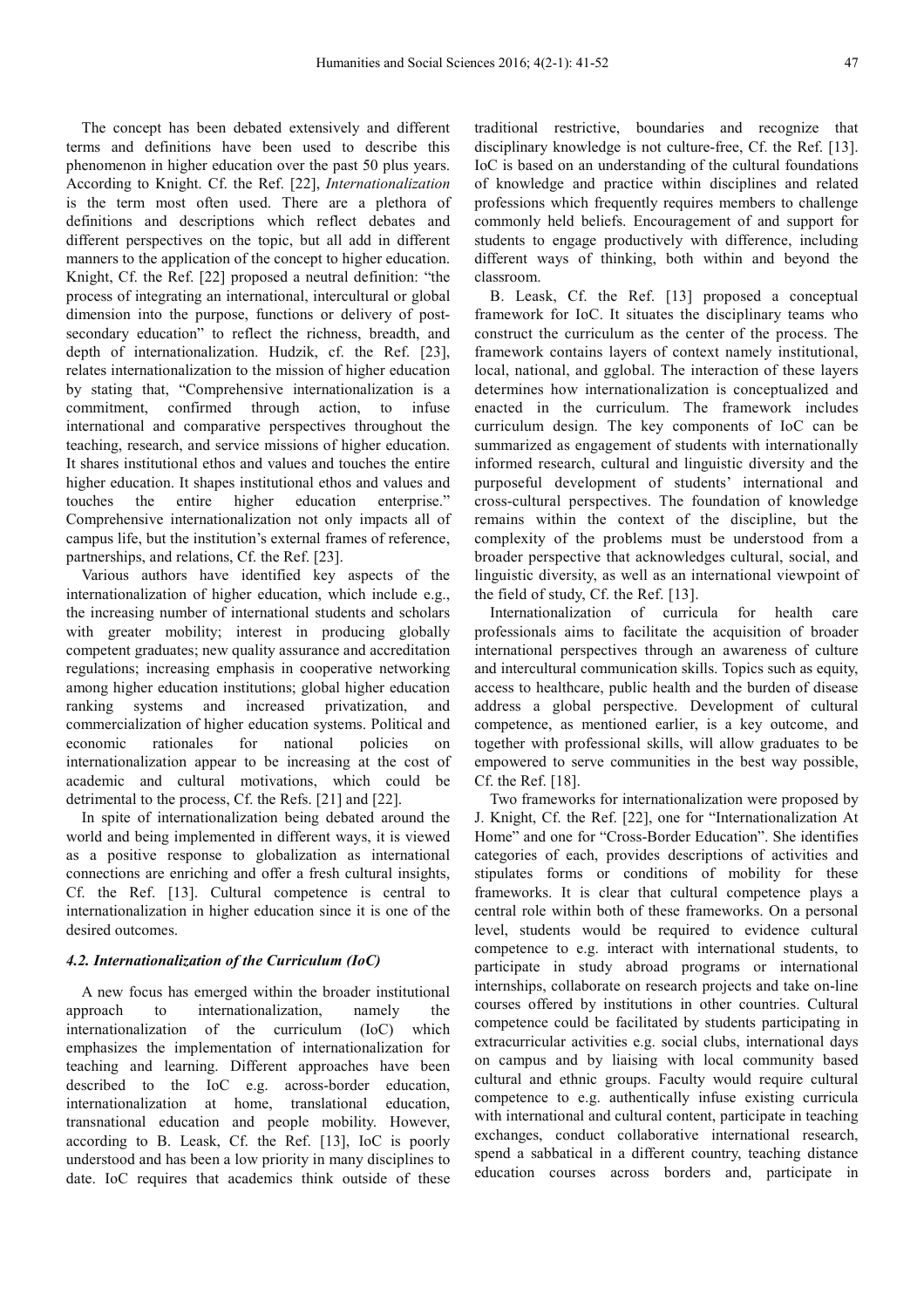international visits for quality control purposes as an external evaluator, Cf. the Ref. [22].

A. L. Williams, B. Louw, M. Keske-Soares, K. M. Bleile, I. Trindade, T. Kessler, L. Maximino, and A. P. Fukushiro, Cf. the Ref. [24], approached IoC in a different manner. They adopted the concept of scientific multiculturalism as the core of their international curriculum. Scientific multiculturalism refers to the differences in research cultures across countries with regard to student training models, interactions between faculty and students, and interactions among students, Cf. the Ref. [25]. In addition to research cultures, research can be a mechanism for students to not only gain knowledge of the professions, but also to develop cross-cultural competence. As part of a multi-institutional collaboration jointly funded by the U. S. Department of Education Fund for Improvement of Postsecondary Education (FIPSE) and the Brazilian Ministry of Education (CAPES), a research-based global curriculum was developed with the dual goals to foster research and culturally competent practitioners, Cf. the Ref. [12].

Through a research-based study abroad program, the students learned social and cultural differences that exist in working with families from a bioecological model of child development; Cf. the Ref. [26], understand communication disorders from a holistic perspective (International Classification of Functioning, Disability and Health: Children and Youth Version (ICF-CY), Cf. the Refs.[12] and [24]; and assess the impact of communication disabilities within the unique socio-cultural contexts of families and communities that exist in different countries. This researchfocused approach to study abroad showed students that science in their field is not the exclusive domain of researchers in the U. S. Research was the nexus between cross-cultural competence and professional knowledge of the field and provided a safe environment for active discovery of cultural differences and/ or similarities. It fosters change from an ethnocentric perspective on scientific discovery to a broader perspective, or cultural relativism. Exploring international literature expands students' world perspective and motivates them to become culturally aware, acquire cultural knowledge and skills, and foster a cultural desire, Cf. the Refs. [2] and [14].

#### *4.3. Internationalization and Ethical Decision Making*

Implementing internationalization in higher education poses ethical challenges to administration and educators alike. According to L. E. Rumbley, P. G. Altbach and L. Reisberg, Cf. the Ref. [21], although internationalization in higher education has the potential of enormous opportunities and benefits, the global playing field is inherently uneven. Institutions with more resources have the advantage with more opportunities to internationalize which leads to inequity in terms of the quality and quantity of internationalization activities. B. Leask, Cf. the Ref. [13] cautions against universities exacerbating the negative effects of internationalization such as inequities between collaborators. A call for ethical implementation of internationalization to be guided by core principles of ethical engagement is made, Cf.

the Ref. [21]. Internationalization requires a commitment to fundamental values such as transparency, quality of programs and support services, academic freedom, fair treatment of partners and stakeholders and respect for local cultures. They recommend that principles should exist to guide ethical decision making in internationalization with a long term perspective firmly rooted in ethics and quality, Cf. the Ref. [21]. J. D. Heyl and J. Tullbane, Cf. the Ref. [28], address the issue of ethics in international educational leadership. Educational leaders are faced with the complexity of interactions with global partners, different legal systems, and cultures when required to make critical decisions regarding internationalization. It is their responsibility to identify risks for new partnerships and endeavors and to make transparent, ethically based decisions in the best interest of all stakeholders.

Given the centrality of cultural competence in higher education, practical ethical decision making is challenging and wide ranging. It could involve issues such as e.g. policies and procedures on student admission criteria; the choice of pedagogical approaches to address cultural competence, e.g. selecting a transformative teaching model in which teaching and learning experiences are embedded throughout teaching within a dynamic and interactive approach as opposed to the traditional additive teaching model where global aspects are included, Cf. the Ref. [18]. Ethical sensitivity is just as appropriate in this context as in the clinical context. The ethical dilemma needs to be identified and choices made regarding the resolution of issue.

In conclusion, internationalization of higher education has become an attainable goal but remains complex and needs to be based on sound values of ethics and quality. Including cultural competence and ethical decision making as competencies in training programs in higher education, provide an essential foundation for clinical ethical decision making as these skills are considered to be central to providing appropriate care.

## **5. Cultural Competence and Ethical Decision Making in Research**

Cross-cultural and international research have become a hallmark of the health care professions. This development can be attributed t o a multitude of diverse factors such as e.g., the development of evidence based practice; treatment outcomes research, disparity in access to health care services, international networking, the WHO Report on Disability, Cf. the Ref. [29], and the International Classification of Functioning, Disability and Health, Cf. the Ref. [27]. In spite of the proliferation of multicultural research in the health care professions, gaps in knowledge remain within and across countries regarding issues ranging from incidence of disability to treatment outcomes. It is commonly accepted that there is an ethical imperative to ensure cultural sensitivity in cross-cultural and international research. Despite this need, there is a lack of practical guidance based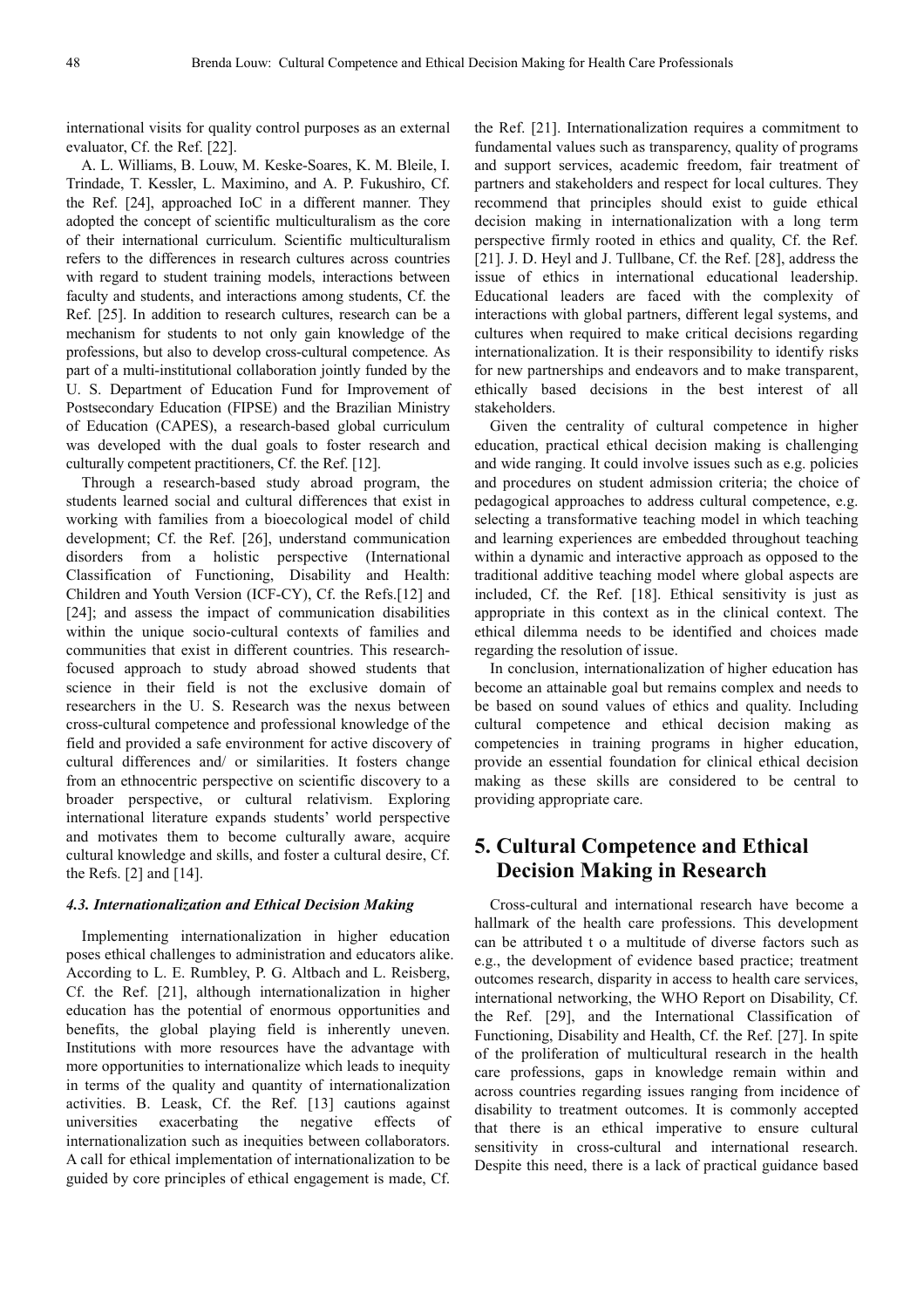on empirical results to conduct culturally sensitive research, Cf. the Ref. [30].

Research ethics and cultural competence are separate concepts yet interrelated as illustrated in Figure 1. M. Paasche-Orlow, Cf. the ref. [7], points out that the literature on cultural competency seldom discusses the role of ethics. It is suggested that the general ethical research principles namely, autonomy, beneficence, and justice be mapped on to the essential principles of cultural competence. According to M. Paasche-Orlow Cf. the ref. [7], the essential principles of cultural competence are acknowledgement of culture in people's lives, respect for cultural differences, and minimization of any negative consequences of cultural differences. Linking research ethics and cultural competence has major implications for teaching curricula and research conduct.

Curricula within the health care professions include education in ethics for practice, research ethics, and cultural competence. However cultural competence in research ethics does not appear to be well integrated in training curricula. Although cross-cultural and cross-linguistic research abounds in the different health care professions, cultural sensitivity is usually not addressed in research methods courses to any significant degree. This results in many student researchers either exploring the field independently as guided by their research mentor, or the majority of students lacking culturally sensitive research skills. Clinical practice in health care professions around the globe calls for cultural competent care which should be based on research evidence. Therefore, including cultural competence in research courses will ensure that researchers of the future are better equipped to conduct cross-cultural and cross-linguistic research.

It is imperative that research courses in health sciences address cultural competency as a focal point in the curricula. This can be done in a myriad of ways. Cultural competence needs to be integrated in both research ethics and research methods, as they become inseparable in conducting research. Challenges of and suggestions for conducting culturally sensitive research can be included as a topic in research course syllabi. Research ethical principles can be linked to the ethics of cultural competence and examples can be provided for example finding information about a specific community, how to source appropriate literature, setting inclusion and exclusion criteria, gaining informed consent, establishing partnerships and gaining the trust of the participants, Cf. the Ref.[31].

Unless researchers dedicate time and effort in planning research projects to address cultural issues, the use of research methods and techniques developed in one culture, then applied to another, can threaten the validity and generalizability of research results. Research methods such as ethnography, survey research by interview, and focus groups are especially appropriate to use with culturally diverse clients and families to elicit perceptions on opinions on health related and treatment topics when conducting culturally sensitive research, Cf. the Refs. [31] and [32]. The relevance of cross-cultural research can be pointed out in the

classroom when presenting the different types of research methods. According to M. B. Huer and T. I. Saenz, Cf. the Ref. [31], conducting culturally sensitive research, irrespective of the method used, is unique in that modification of procedures and additional strategies that need to be included into any given design in order to collect relevant and usable data. The authors, Cf. the Ref. [31], offer guidelines for preparing clinical research instruments, methods for data collection, data analysis, and interpretation of results when conducting cultural sensitive research. A criticism that is levelled against research in the health care professions in the minority world is that sampling is often not representative of the general population and does not include sufficient diversity. Issues and challenges need to be identified and possible solutions sought to better prepare future professionals for their role in ethically sound crosscultural research.

Another important issue that needs to be addressed in both training and conducting cross-cultural and cross linguistic research in an ethical manner, is working with interpreters and translators. These individuals play a crucial role for imparting verbal and cultural understanding to participants. According to Y. Shimpuku and K. F. Norr, Cf. the Ref. [33], the interpreters' and translators' role and their influences on the findings are not always adequately described by researchers, and therefore the credibility of qualitative research study is weakened. It is generally recommended that interpreters and translators selected for a research project are both bilingual and bicultural in order to perform their role as cultural brokers. Interpreters and translators are to be valued as cultural brokers, who work with the participants on the one side and the researcher on the other, to ensure that both sides understand the research process according to their view of the world. A key element in working with interpreters and translators during research is to introduce and explain the research ethical principles of autonomy, beneficence, and justice. Interpreters and translators can be encouraged to follow, "A National Code of Ethics for Interpreters in Healthcare", Cf. the Ref. [11]. This code includes nine principles and could be adapted to a code of ethics for interpreters in Health Care Research. It is essential to inform interpreters of the purpose and aims of the research project and researchers are required to train interpreters regarding their required roles in the project.

It is important to be flexible when working with interpreters and translators in conducting research. Researchers need to be able to adapt the usual processes of translation/back-translation when appropriate to the cultural context and the specific situations of the translators. Such practices may also apply to the clinical context when health care professionals work with bilingual and bicultural interpreters and translators e.g. when communicating with persons who have limited literacy in their first language, are hearing impaired or non-verbal.

C. E. Burnette, S. Sanders, H. K. Butcher, and J. T. Rand, Cf. the Ref. [30], conducted a two part qualitative research study on cultural sensitivity in research. In Part 1, they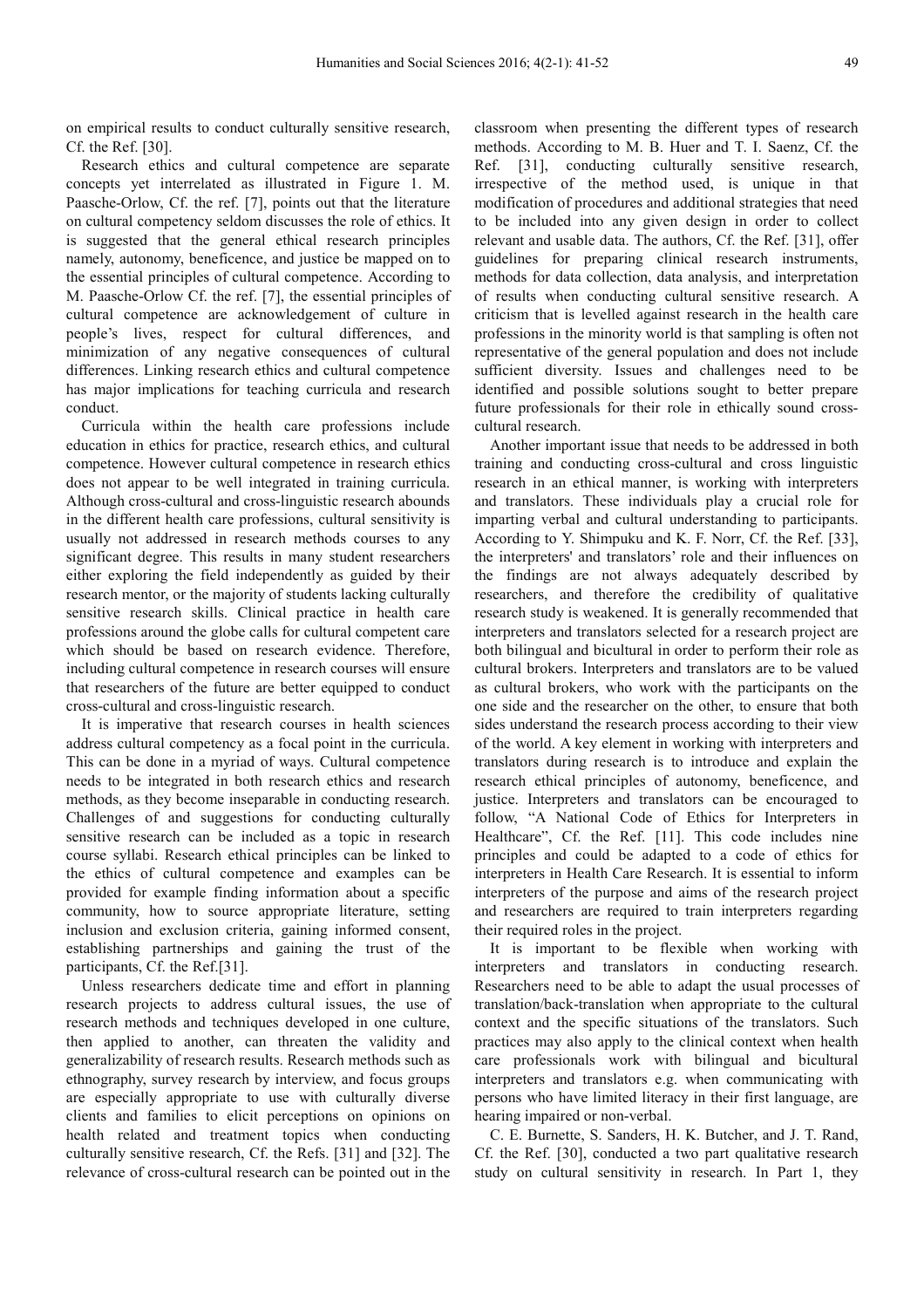identified strategies for cultural sensitivity in research in a descriptive qualitative study. They then applied the strategies to a rigorous critical ethnography with indigenous communities in Part 2 of their study. Based on their results, the authors, Cf. the Ref. [30], describe a toolkit for ethical and culturally sensitive research. The themes from part one of their study inform the toolkit, which includes the impact of history, relational research, incorporating cultural sensitivity and strengths, demonstrating patience, and negotiating multiple perspectives. This toolkit can be used when teaching and /or conducting research with different communities and cultures.

Ethical decision making in research is guided by ethical codes and rules, but students require training, experiences (real or simulated), and examples of culturally sensitive research to learn how to act and make decisions should an ethical dilemma arise in a multi-cultural context. Responsible Conduct of Research (RCR) is defined as encompassing overlapping concepts related to the discovery and dissemination of knew knowledge, research, responsible science, scientific integrity, and responsible researchers, Cf. the Ref. [34]. Only by including cultural competence in research courses can future health care professionals truly become responsible researchers.

Cultural competence enhances the quality and usefulness of research, which is better able to address the pressing problems experienced by some communities, Cf. the Ref. [30]. Increasing the amount of culturally sensitive research has the consequence of enabling health care professions to better serve their consumers, Cf. the Refs. [30] and [35], and will lead to improved health care of individuals from all cultures.

## **6. Cultural Competence and Ethical Decision Making in the Clinical Context**

According to figure 1, the third context in which cultural competence and ethical decision making for health care professionals are integrated is the context of clinical practice itself. Evidence Based Practice (EBP) requires that health care professionals have the necessary knowledge, skills and attitude to provide competent care to clients/patients for a range of diverse cultures, Cf. the Ref. [36]. More recent developments in approaches to multicultural care such as ethnography and narratives, may facilitate the development of cultural competency.

Practicing from a culturally sensitive ethical perspective in a multicultural context is essential for good practice. Health care professionals need to understand that strict adherence to professional ethical codes may result in ethical dilemmas when providing services to individuals from a variety of cultures. This may lead to less optimal care of clients/patients from different backgrounds. Health care professionals need to be equipped with skills to resolve such ethical dilemmas First and foremost they need to be able to communicate effectively and to understand each client's/patient's unique background and beliefs, and make decisions that will meet each client's/patient's needs in a thoughtful, sensitive and effective manner. As discussed earlier, a common ethical dilemma arises when respect for autonomy and cultural sensitivity collide. For instance when a spouse makes an intervention decision for a client/patient which the health care professional may interpret as a bad decision. Reconciling the sense that the client/patient had not freely exercised his/her autonomy with the desire to be culturally sensitive by respecting the value of community in a culture, Cf. the Ref. [3]. Health care professionals may use a number of resources to address ethical dilemmas in multicultural contexts, such as the frameworks for ethical decision making proposed by e.g. Cf. the Refs. [10] and [37]. Ethical decision making frameworks typically begin with developing ethical sensitivity, which is the ability to recognize that an ethical issue exists.

A. M. Naudé, Cf. the Ref. [9], describes the key characteristics of ethical sensitivity as moral perception (identify client and situational needs), affectivity (putting self in place of clients to identify and weigh comparable reactions) and dividing loyalties (awareness of moral and ethical principles, their significance in the context, stakeholders' needs and interests). These attributes enable health care professionals to recognize, understand and evaluate ethical elements in clinical practice. The more skilled a health care professional is in terms of ethical sensitivity, the easier it is to use a framework for ethical decision making, Cf. the Ref. [9].

Various authors identify cultural awareness as the first step in developing cultural competence, Cf. the Refs. [5], [14] and [15]. A crucial skill in developing ethical sensitivity is controlling social bias. This involves understanding, recognizing and opposing prejudice. Mastering these skills results in an appropriate response to diversity, Cf. the Ref. [9]. It is generally accepted the health care professionals should approach clinical situations with caution and a sense of cultural incompetence in order to actively be open to strive to address that feeling in the process of developing cultural competence. Understanding cultural differences and how those can lead to conflict and misinterpretation, will empower health care professionals and positively impact on their relationships with clients/patients. Cultural competence and ethical decision making are inseparable in clinical practice.

Another framework which health care professionals can apply to facilitate both culturally competent services and ethical decision making is the International Classification of Functioning, Disability and Health (ICF), Cf. the Refs. [9] and [27]. The ICF and ICF-CY, Cf. the Refs. [12] and [24], provide a framework for the holistic assessment and intervention of clients/patients. They are based on the biopsychosocial model and are divided into two parts, which encompass four components. Part 1 consists of Functioning and Disability, with the components Body Functions and Structures, and Activities and Participation. Part 2 consists of Contextual Factors, including the components Environmental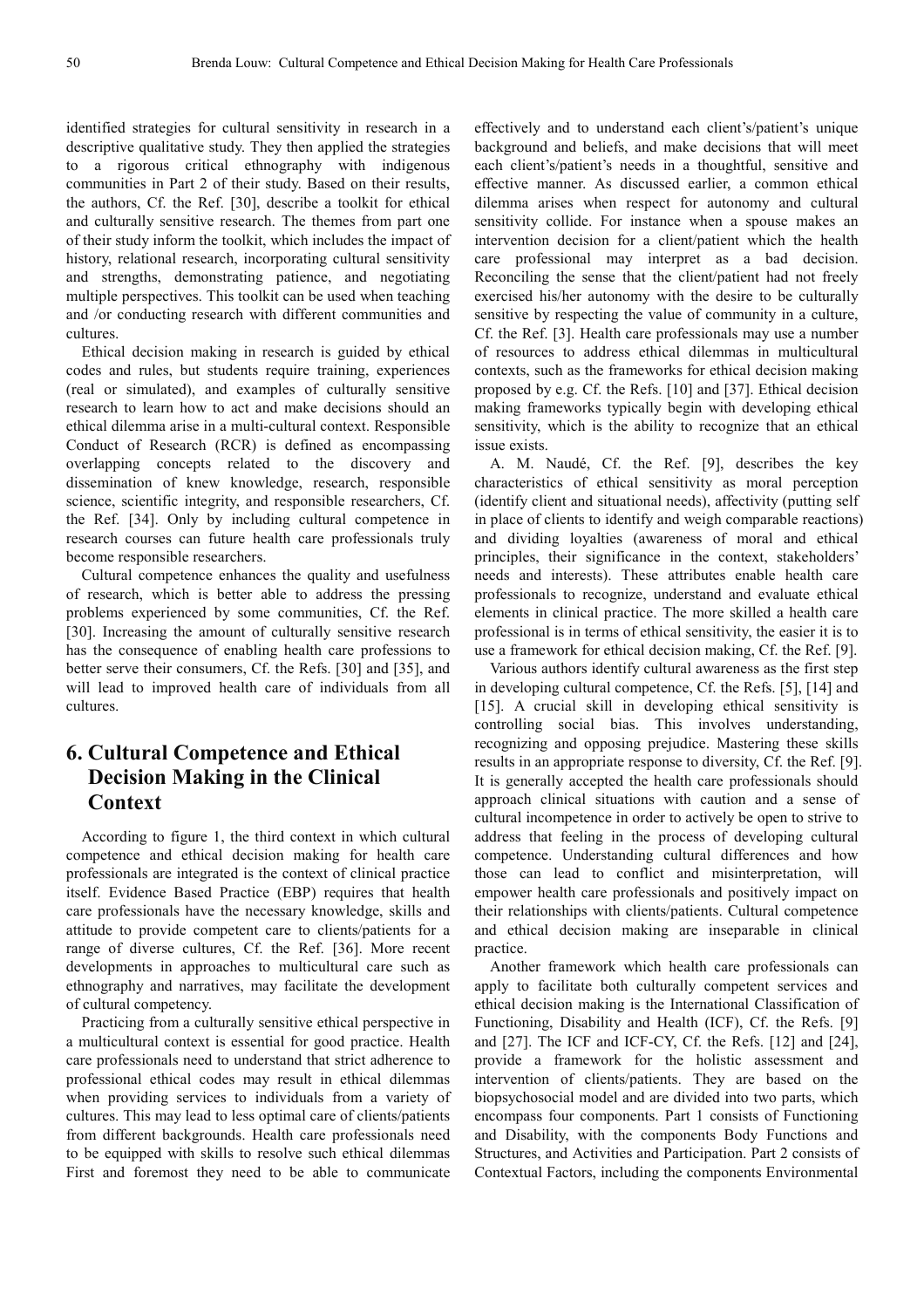Factors and Personal Factors, Cf. the Ref. [27]. This framework respects client/patient autonomy and emphasises the importance of a health care professional's ability to recognize not only how physiological factors influence the client's/patient's perceptions, expectations and behavior, but also how psychological, social and environmental factors affect the manner in which a client/patient perceives his/her ability to function as a member of society. Using this framework health care professionals can adapt their assessments and interventions in accordance with the values and needs of clients/patients from various socioeconomic, ethnic, racial, religious backgrounds and a range of gender and sexual identities, Cf. the Ref.[9]. Positive cultural experiences increase confidence, engage interest and result in a desire to become culturally competenent, thus enabling health care professionals to provide culturally responsive services across settings.

## **7. Conclusion**

In conclusion cultural competence and ethical decision making are both based on respect for and understanding of the different values that clients/patients and health care professionals give to various moral domains. It is clear that ethical sensitivity, the crucial first step in making ethical decisions, is interwoven with cultural competence. This necessitates that health care professionals need to be trained in both cultural competence and ethical decision making in an integrated manner, both pre-professionally and during continuing education.

Educating future health care professionals has become a formidable task due to the expanding knowledge fields of the disciplines. Training programs need to ensure that the curriculum is balanced and that appropriate pedagogical training and clinical experiences in cultural competence and professional ethical issues are provided. Such training will empower heath care professionals to consistently and effectively deal with ethical decision making which will present during their future professional careers. Cultural competence and ethical decision making need to be viewed as interrelated within the broader contexts of higher education and research to ensure that health care professionals are able to function efficiently in clinical practice in both situational and global contexts. Health care professionals need to balance their professional ethics with cultural competence to provide services that are responsive to the cultural and linguistic needs of individual clients/patients so as to ensure the best intervention outcomes.

## **References**

- [1] American Speech-Language-Hearing Association, Scope of practice in speech-language pathology [Scope of practice]. www.asha.org/policy (2007).
- [2] P. R. Rose, "Cultural Competency for the Health Professional". Jones & Bartlett Publishers (2013).
- [3] H. Minkoff, "Teaching Ethics: When Respect for Autonomy and Cultural Sensitivity Collide". American Journal of Obstetrics and Gynecology, 210, vol. 4, 298-301 (2014).
- [4] D. E. Battle, "Communication Disorders in Multicultural and International Populations". 4<sup>th</sup> ed. Elsevier: St. Louis, Missouri, USA (2012).
- [5] E. W. Lynch, and M. J. Hanson, "Developing Cross-Cultural Competence a Guide for Working with Children and Their Families". 4<sup>th</sup> ed., Paul H. Brookes Pub, Baltimore, USA (2011).
- [6] E. Donate-Bartfield, and L. Lausten, "Why Practice Culturally Sensitive Care? Integrating Ethics and Behavioral Science". Journal of Dental Education, *66*, 1006-1011 (2002).
- [7] M. Paasche-Orlow, "The Ethics of Cultural Competence." http://gateway.tx.ovid.com/sp-3.17.0a/ovidweb.cgi Academic Medicine*, 79*, vol. 4, 347-350 (2004).
- [8] A. M, Naudé, and J. Bornman, "A Systematic Review of Ethics Knowledge in Audiology"." American Journal of Audiology, *23*, vol. 2, 151-157 (2014).
- [9] A. M, Naudé, "Exploring ethical sensitivity in the SA context: developing and implementing a measure in the therapeutic sciences". Unpublished doctoral thesis, University of Pretoria, South Africa (2015).
- [10] D. Irwin, M. Panbacker, T. W. Powell and G. T. Vekovius, "Ethics for Speech-Language Pathologists and Audiologists. An Illustrated Casebook". Thomson Dellmar learning: Clifton Park, NY, USA (2007).
- [11] H. W. Langdon, T. I. Saenz, "Working with interpreters and translators: A guide for speech-language pathologists and audiologists". Plural Publishing, (2015).
- [12] A. L. Williams, B. Louw, N. J. Scherer, K. M. Bleile, M. Keske-Soares, and I. Trindade, "Academic and clinical preparation in speech-language pathology and audiology: A global training consortium for US-Brazil students". Contemporary Issues in Communication Sciences and Disorders, 40, pp. 40-49 (2013).
- [13] B. Leask, "Internationalizing the Curriculum". Routledge: New York, NY, USA. (2015)
- [14] J. Campinha-Bacote, "The process of cultural competence in the delivery model of healthcare services: A model of care". Journal of Transcultural Nursing, 13, 181-184 (2002).
- [15] J. Campinha-Bacote, "Coming to know cultural competence: an evolutionary process". International Journal of Caring, 15, 3, 42-48 (2011).
- [16] M. J. Bennett, "Becoming Interculturally Competent". In J. S. Wurzel (Ed). Toward multiculturalism: A reader in multicultural education. Intercultural Resource Cooperation: Newton, MA, USA (2004).
- [17] R. Lubinski and M. A. Matteliano, "A Guide to Cultural Competence in the Curriculum: Speech Language Pathology". Center for International Rehabilitation Research Information and Exchange, 1-68 (2008).
- [18] D. Murdoch-Eaton, A. Redmond, and N. Bax, "Training Healthcare Professionals for the Future: Internationalism and Effective Inclusion of Global Health Training". Medical Teacher, *33*, 562-569 (2011).